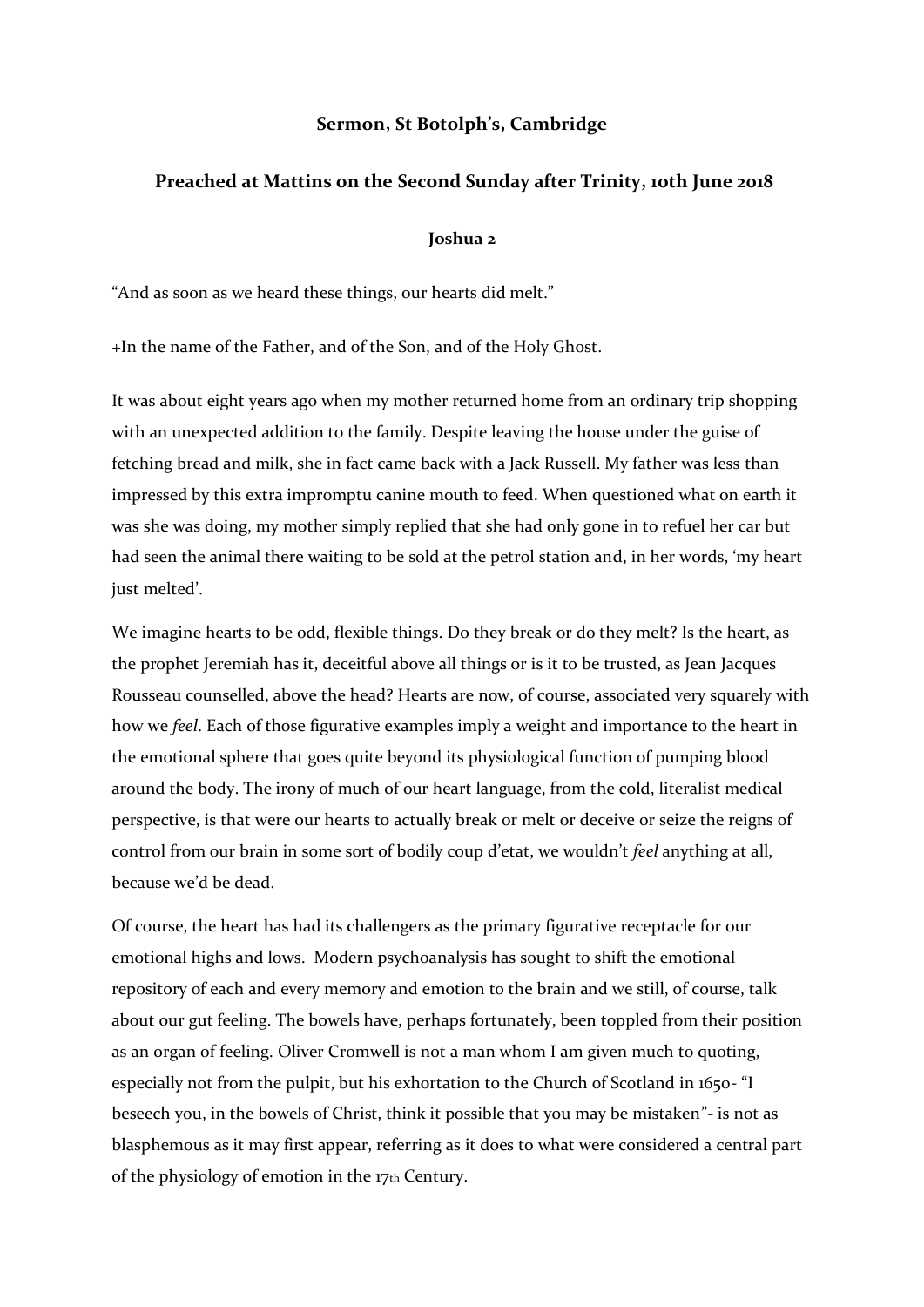Our lesson from the Book of Joshua today, however, shows that the primacy of the heart in these matters is long established. There is a tangible climate of fear and trembling that pervades the tale of the men hidden by Rahab the Harlot. Fear that the two men might be discovered, fear on the part of the King of Jericho that his city has been infiltrated, doubtless fear as Rahab tells her virtuous lie to save the lives of her would be conquers and, above all, fear of God. One can almost sense the hearts beating double time throughout the passage- it is a thriller worthy of John le Carré. Yet this is not fear in the sense of that mechanism that operates in agoraphobia or arachnophobia; rather this is a pulsating awe at the majesty and wonder of God. It is a fear that melts hearts, it is, in short, a fear that has much the same effect as love.

Jericho is and was a synonym for pride, for a city and a society that thought, that thinks, by its own petty machinations it might forestall God, might be bigger and better than God. It is telling therefore, that the one citizen that recognises the great purposes of God is its lowliest, the harlot. And how does she relate that which causes her to overcome, to put aside the pride of the whole city; she relates the clear faithfulness of God to His promises made to Israel. She relates that the constant evidence of the commitment to God to His people is what causes there to no longer be courage remaining in the hearts of proud Jericho. Even Jericho, mighty Jericho, is left trembling by the awe of the promises God is determined to keep.

Love and fear are, therefore, inexorably intertwined- especially when it comes to God. The fear and trembling with which Rahab relates her decision to help Joshua's men has the tokens of God's love of Israel at its source. Similarly, the fear with which even the demons expelled in our lesson from the Gospel according to St Mark demonstrate comes from an acknowledgement of Godliness- "Thou art the Son of God" they cry. If faith in the power of the promises of God can melt the hearts of mighty Jericho, if it can drive out demons, then how much more might it be a force present in the lives of we who gather to worship the living Christ today?

The religion that we see presented in Holy Scripture today is not one of mere sentimentality or of emotion- be that emotion vested in heart, head, or even bowels. Rather it is a faith of such power that it can deliver the proudest city of them all into the hands of those only just released from slavery, it can break and bend the staid rules of Sabbatarianism, it can turn a harlot into a heroine. The faith our lessons show us, our faith, is one of power.

Humans are always scared of that which we cannot control, over which we have not power. Why is the heart 'deceitful' as the prophet says? Well, because often our hearts lead us whither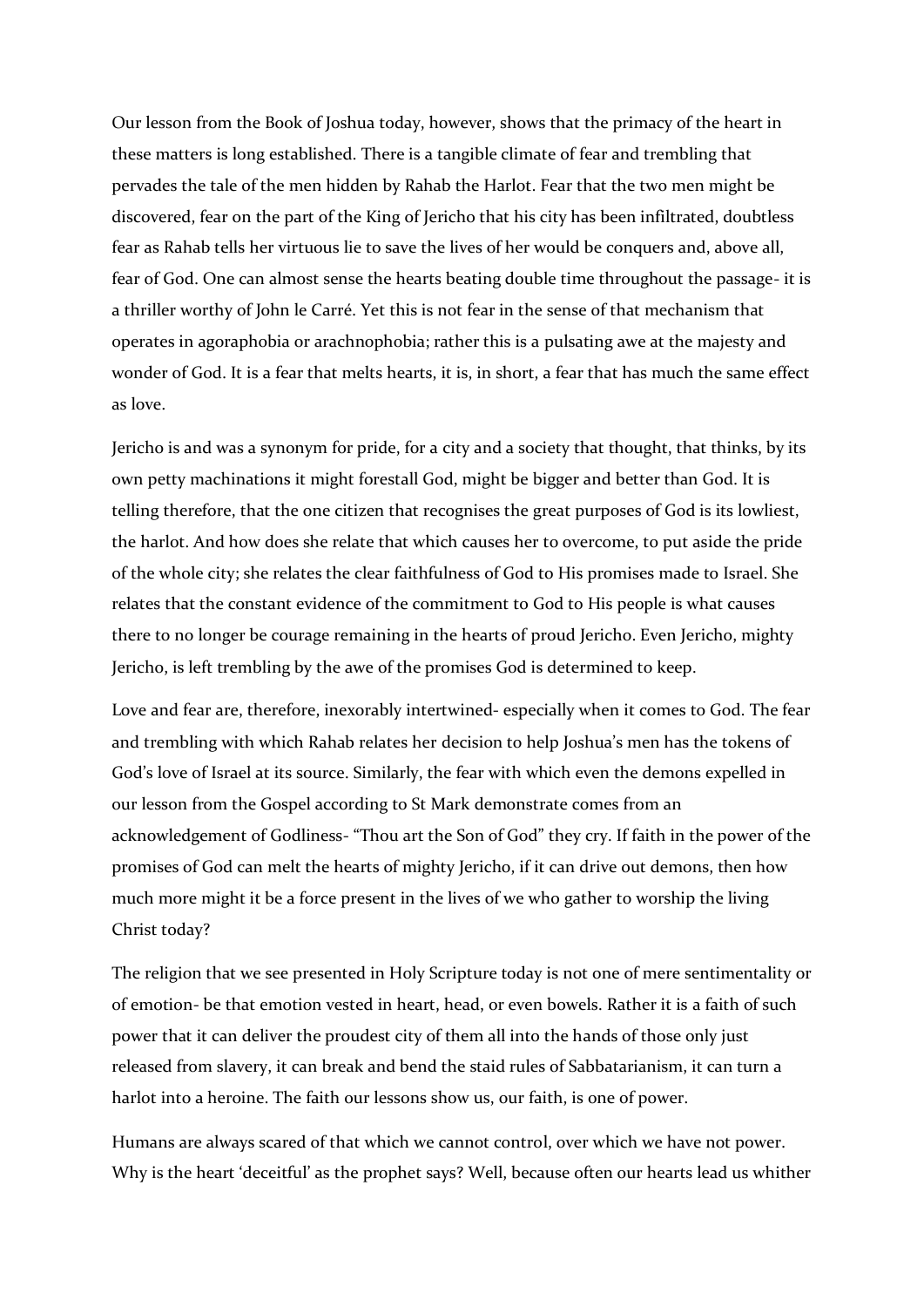we may not want to go. Often they melt against our will. What we fear is a lack of control over our own words and deeds and actions- acting in a way that is against our rational predisposition, acting, as if we are in love. This is why this love of God is so intertwined with fear- the Love of God removes the sensibilities of time and place- it cancels the Sabbath. It removes the sensibilities of scientific rhyme and reason- it restores the withered hand to wholeness. It removes the sensibilities of human order and exectation- it makes, after all, the harlot the heroine. We so often despise it not because of its sentimentality, because of its weakness, but, on the contrary, because we know its power.

Few things are less popular in this latter day Jericho than the surrendering of power. The West pays no greater homage to anything than it does the cult of the individual, the cult of self stands triumphant. We like to do what we want, when we want and, above all else, we value the ability to control what we do in a way that we see fit. The value of those other, lesser gods, such as money and fame, is, of course, their ability to grant access to that great idol of absolute control over own lives. The idea of God is especially dangerous to such idols because, by fear and by love, the one who was before we were and will ever be, exerts a control beyond the ages. Across the ripples of space and time, God calls us to a deeper and truer loyalty than that claimed by the cult of the individual. This call may, amid the Babel sounds of this Jericho (to mix my Biblical city metaphors), sometimes seem faint, but it is inexorably there. And just as the far off tales of the glories of God swayed Rahab the Harlot, so we are here today to testify to the power, the truth, the glory of that inexorable call to know and love and fear God that we feel in our lives.

'Hearts do not break, they sting and ache, for old love's sake but do not die'. So sings Katisha in her surprisingly moving Act II aria in Gilbert and Sullivan's Mikado. The hearts of this land, this society, this Jericho have not totally broken, there is still a memory of the old love of God. Indeed they sting and ache for the joy of the gospel. It is our task as Christians, in awe and wonder, faith and fear, to go forth and melt those aching hearts with the great, overflowing love of God once more.

'And as soon as we had heard these things, our hearts began to melt'. If we live in an age where a Jack Russell might melt a heart, then how much more must this Jericho be crying out for the fearful and transformative story of God. Let us go forth and tell it.

+In the name of the Father, and of the Son, and of the Holy Ghost.

AMEN.